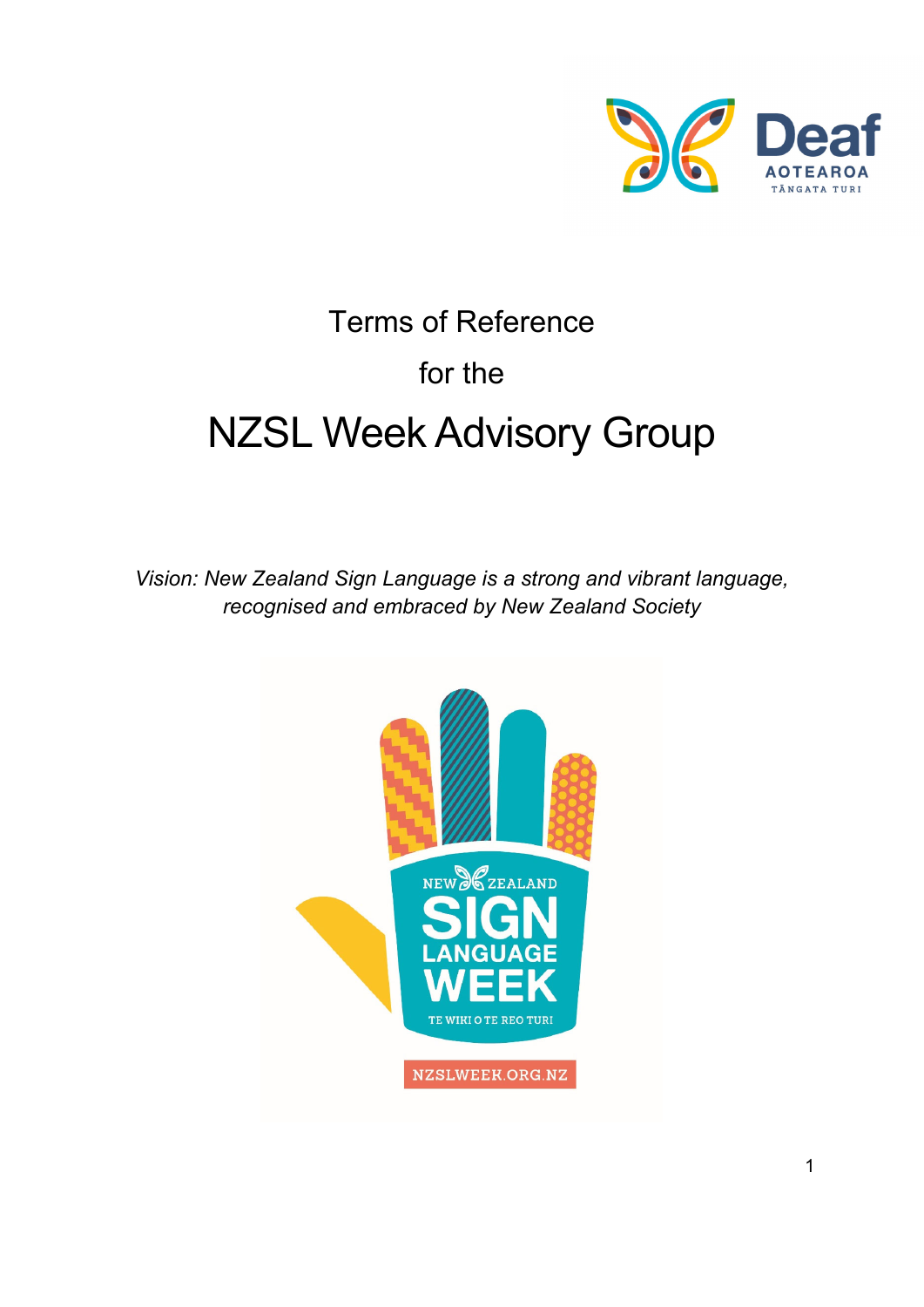

The purpose of this Terms of Reference is to set out the working arrangements for the NZSL Week Advisory Group and includes the group's purpose, membership, meeting schedule, and roles and responsibilities.

## **1. Purpose**

The purpose of the New Zealand Sign Language (NZSL) Week Advisory Group is to provide advice, ideas, and different perspectives for Deaf Aotearoa to consider in the planning and provision of NZSL Week each year. This will help ensure continual improvement in the promotion of NZSL to the public and connection to the Deaf community to whom the language belongs.

#### **2. Term**

This Terms of Reference is effective from 1<sup>st</sup> April 2021 and is effective for the duration of this group's establishment.

The standard term for each Advisory Group member is 3 years, except for the NZSL Week Coordinator, which is a permanent appointment to the group.

## **3. Membership**

The NZSL Week Advisory Group will comprise of 6 members:

- NZSL Week Coordinator, Deaf Aotearoa
- Deaf staff member, Deaf Aotearoa
- Deaf staff member, Deaf Aotearoa
- Three Deaf community members

Desirable skills and attributes for members are:

- Personal experience using NZSL in the Deaf community.
- A wide knowledge of NZSL users and a critical awareness of language issues in the Deaf community.
- Active linkages with the Deaf community, families with D/deaf members, and other NZSL users.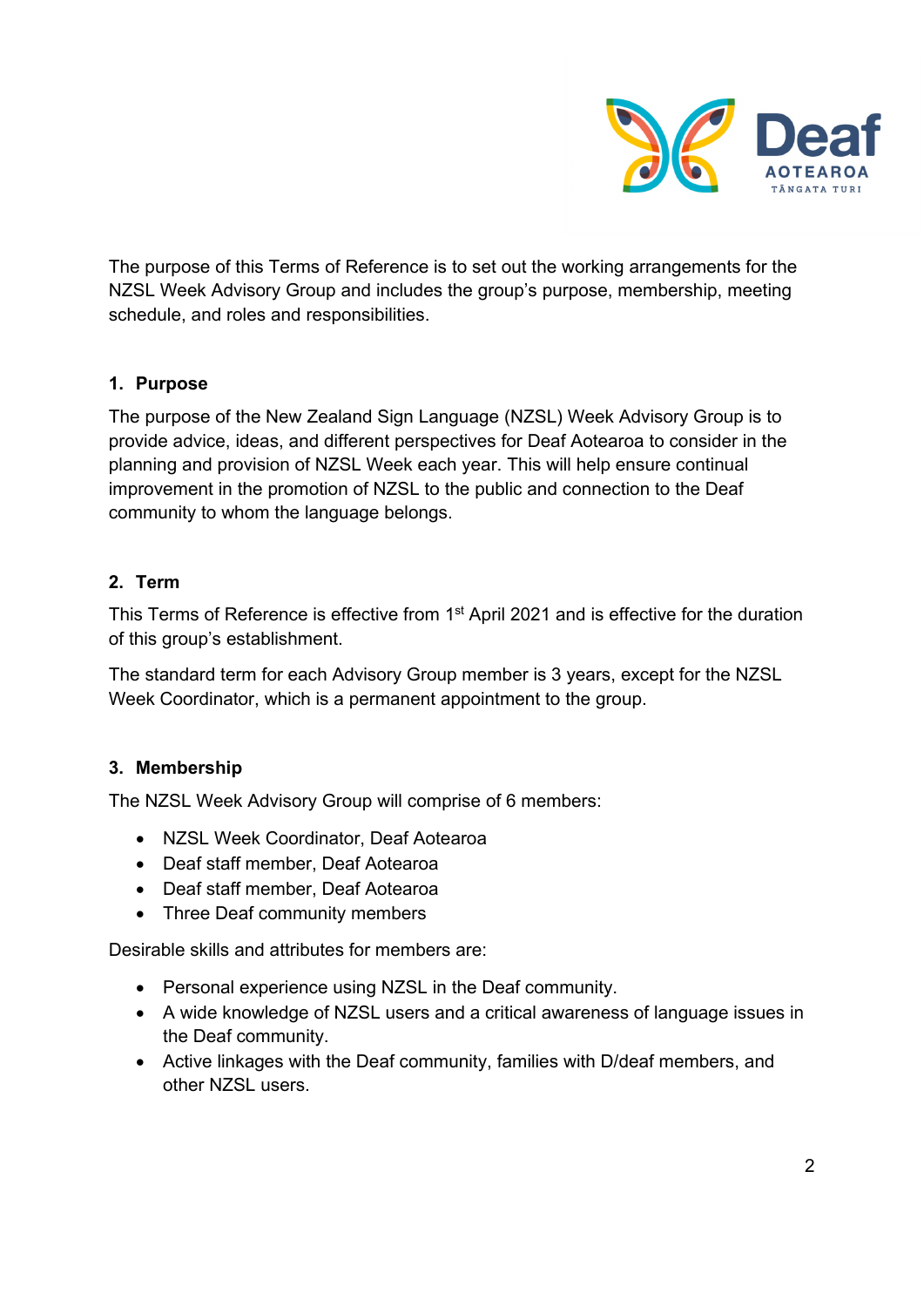

- A 'big picture" mindset, ability to think "outside the box" to provide fresh and new ideas.
- An ability to work cooperatively as part of a group.
- Sound judgement.

All members of the Advisory Group must be a member of Deaf Aotearoa.

## **4. Appointment processes**

Deaf Aotearoa will advertise call for expressions of interest from potential members and will follow an appointment process based on the desirable skills and attributes (above).

# **5. Roles, Responsibilities and Functions**

The advisory group is responsible for:

- Encouraging and celebrating NZSL Week's success.
- Fostering collaboration and constructive feedback.
- Maintaining the focus of the Advisory Group on the agreed scope, outcomes, and benefits.
- Referring any enquiries/issues/feedback members may have received from the Deaf community or the public in relation to NZSL Week to the Advisory Group for discussion.

The members of the Advisory Group will commit to:

- Attending all Advisory Group meetings.
- Sharing all communications and information across all Advisory Group members.

Members of the Advisory Group will expect:

- That each member will be provided with complete, accurate and useful information in a timely manner.
- Open and constructive discussions
- Ongoing 'checks' to review the overall status and effectiveness of the Advisory Group.